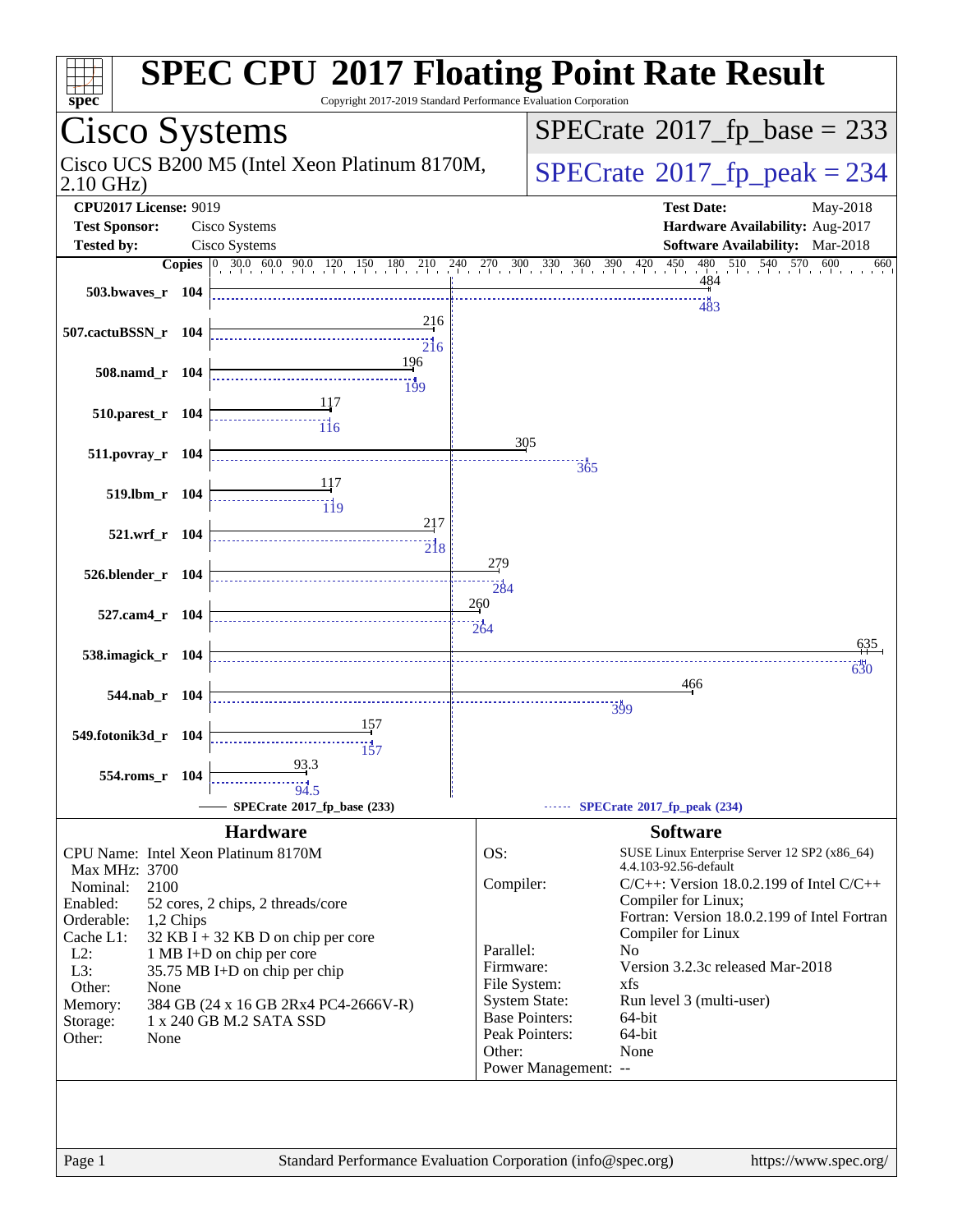

Copyright 2017-2019 Standard Performance Evaluation Corporation

## Cisco Systems

2.10 GHz) Cisco UCS B200 M5 (Intel Xeon Platinum 8170M,  $\big|$  [SPECrate](http://www.spec.org/auto/cpu2017/Docs/result-fields.html#SPECrate2017fppeak)®[2017\\_fp\\_peak = 2](http://www.spec.org/auto/cpu2017/Docs/result-fields.html#SPECrate2017fppeak)34

 $SPECTate$ <sup>®</sup>[2017\\_fp\\_base =](http://www.spec.org/auto/cpu2017/Docs/result-fields.html#SPECrate2017fpbase) 233

**[CPU2017 License:](http://www.spec.org/auto/cpu2017/Docs/result-fields.html#CPU2017License)** 9019 **[Test Date:](http://www.spec.org/auto/cpu2017/Docs/result-fields.html#TestDate)** May-2018 **[Test Sponsor:](http://www.spec.org/auto/cpu2017/Docs/result-fields.html#TestSponsor)** Cisco Systems **[Hardware Availability:](http://www.spec.org/auto/cpu2017/Docs/result-fields.html#HardwareAvailability)** Aug-2017 **[Tested by:](http://www.spec.org/auto/cpu2017/Docs/result-fields.html#Testedby)** Cisco Systems **[Software Availability:](http://www.spec.org/auto/cpu2017/Docs/result-fields.html#SoftwareAvailability)** Mar-2018

### **[Results Table](http://www.spec.org/auto/cpu2017/Docs/result-fields.html#ResultsTable)**

|                                  | <b>Base</b>   |                |            |                |            |                | <b>Peak</b> |               |                |              |                |              |                |              |
|----------------------------------|---------------|----------------|------------|----------------|------------|----------------|-------------|---------------|----------------|--------------|----------------|--------------|----------------|--------------|
| <b>Benchmark</b>                 | <b>Copies</b> | <b>Seconds</b> | Ratio      | <b>Seconds</b> | Ratio      | <b>Seconds</b> | Ratio       | <b>Copies</b> | <b>Seconds</b> | <b>Ratio</b> | <b>Seconds</b> | <b>Ratio</b> | <b>Seconds</b> | <b>Ratio</b> |
| 503.bwaves r                     | 104           | 2163           | 482        | 2156           | 484        | 2157           | 484         | 104           | 2170           | 481          | 2158           | 483          | 2157           | 483          |
| 507.cactuBSSN r                  | 104           | 610            | 216        | 609            | 216        | 607            | 217         | 104           | 610            | 216          | 611            | 215          | 610            | 216          |
| $508$ .namd $r$                  | 104           | 501            | 197        | 505            | 196        | 504            | 196         | 104           | 499            | 198          | 496            | 199          | 498            | <b>199</b>   |
| $510.parest_r$                   | 104           | 2346           | 116        | 2333           | 117        | 2323           | 117         | 104           | 2347           | 116          | 2348           | <b>116</b>   | 2349           | 116          |
| 511.povray_r                     | 104           | 795            | 305        | 794            | 306        | 795            | 305         | 104           | 665            | 365          | 665            | 365          | 668            | 364          |
| 519.1bm r                        | 104           | 936            | 117        | 935            | <u>117</u> | 934            | 117         | 104           | 919            | 119          | 920            | <u>119</u>   | 921            | 119          |
| $521$ .wrf r                     | 104           | 1073           | 217        | 1074           | 217        | 1075           | 217         | 104           | 1070           | 218          | 1068           | 218          | 1070           | 218          |
| 526.blender r                    | 104           | 567            | 279        | 567            | 279        | 567            | 279         | 104           | 559            | 284          | 559            | 284          | 559            | 283          |
| 527.cam4 r                       | 104           | 698            | <b>260</b> | 699            | 260        | 697            | 261         | 104           | 689            | 264          | 690            | 264          | 688            | 264          |
| 538.imagick_r                    | 104           | 398            | 650        | 407            | 635        | 411            | 629         | 104           | 408            | 633          | 410            | 630          | 411            | 629          |
| $544$ .nab r                     | 104           | 375            | 466        | 376            | 466        | 375            | 467         | 104           | 439            | 399          | 439            | 399          | 441            | 397          |
| 549.fotonik3d r                  | 104           | 2588           | 157        | 2589           | 157        | 2599           | 156         | 104           | 2583           | 157          | 2588           | 157          | 2595           | 156          |
| 554.roms r                       | 104           | 1783           | 92.7       | 1770           | 93.4       | 1771           | <u>93.3</u> | 104           | 1749           | 94.5         | 1740           | 95.0         | 1752           | 94.3         |
| $SPECrate^{\circ}2017$ fp base = |               |                | 233        |                |            |                |             |               |                |              |                |              |                |              |

**[SPECrate](http://www.spec.org/auto/cpu2017/Docs/result-fields.html#SPECrate2017fppeak)[2017\\_fp\\_peak =](http://www.spec.org/auto/cpu2017/Docs/result-fields.html#SPECrate2017fppeak) 234**

Results appear in the [order in which they were run.](http://www.spec.org/auto/cpu2017/Docs/result-fields.html#RunOrder) Bold underlined text [indicates a median measurement.](http://www.spec.org/auto/cpu2017/Docs/result-fields.html#Median)

### **[Submit Notes](http://www.spec.org/auto/cpu2017/Docs/result-fields.html#SubmitNotes)**

 The taskset mechanism was used to bind copies to processors. The config file option 'submit' was used to generate taskset commands to bind each copy to a specific processor. For details, please see the config file.

### **[Operating System Notes](http://www.spec.org/auto/cpu2017/Docs/result-fields.html#OperatingSystemNotes)**

Stack size set to unlimited using "ulimit -s unlimited"

### **[General Notes](http://www.spec.org/auto/cpu2017/Docs/result-fields.html#GeneralNotes)**

Environment variables set by runcpu before the start of the run: LD\_LIBRARY\_PATH = "/home/cpu2017/lib/ia32:/home/cpu2017/lib/intel64:/home/cpu2017/je5.0.1-32:/home/cpu2017/je5.0.1-64"

 Binaries compiled on a system with 1x Intel Core i7-4790 CPU + 32GB RAM memory using Redhat Enterprise Linux 7.4 Transparent Huge Pages enabled by default Prior to runcpu invocation Filesystem page cache synced and cleared with: sync; echo 3> /proc/sys/vm/drop\_caches Yes: The test sponsor attests, as of date of publication, that CVE-2017-5754 (Meltdown) is mitigated in the system as tested and documented. Yes: The test sponsor attests, as of date of publication, that CVE-2017-5753 (Spectre variant 1) is mitigated in the system as tested and documented.

**(Continued on next page)**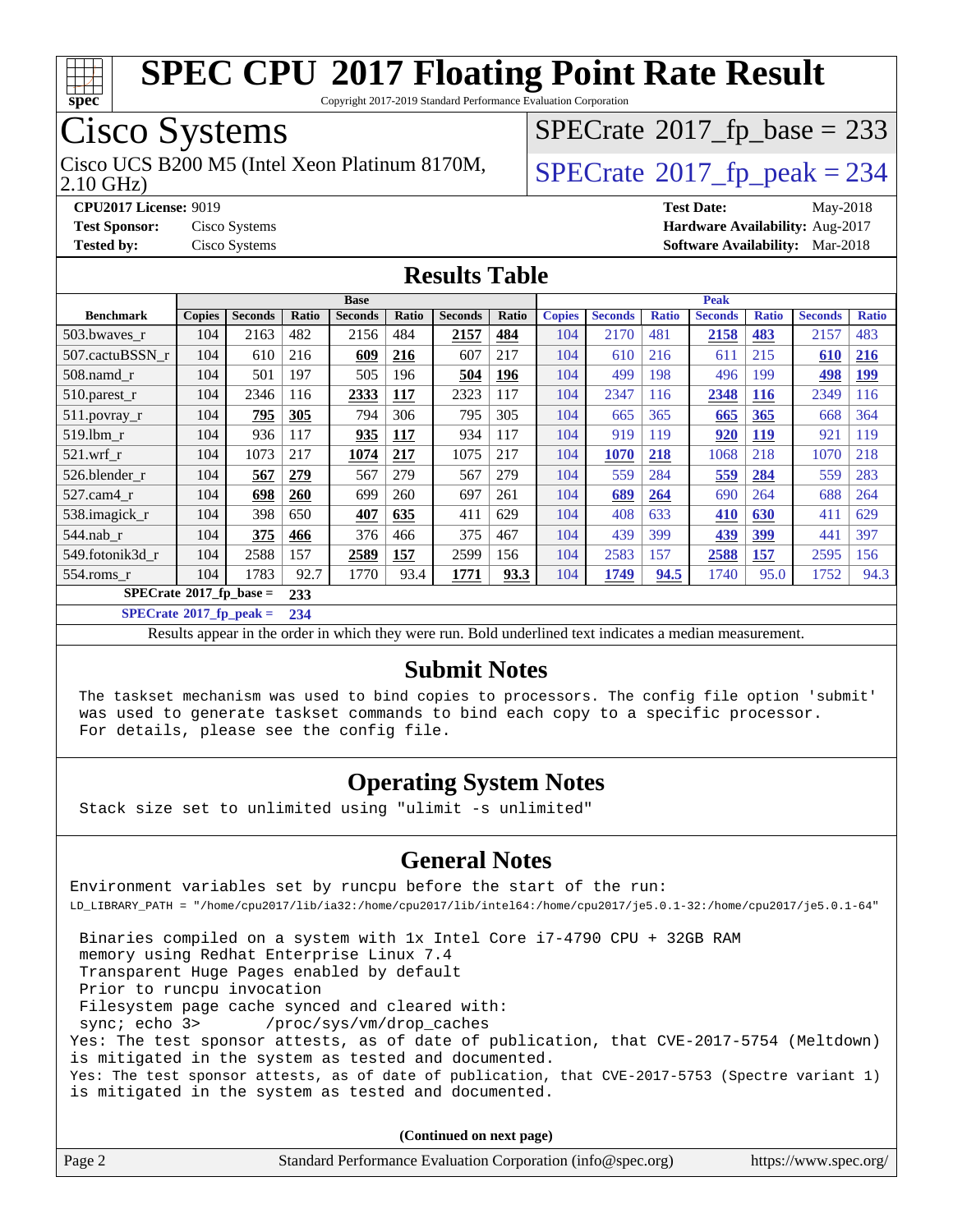

Copyright 2017-2019 Standard Performance Evaluation Corporation

# Cisco Systems

Cisco UCS B200 M5 (Intel Xeon Platinum 8170M,<br>2.10 GHz)

 $SPECTate$ <sup>®</sup>[2017\\_fp\\_base =](http://www.spec.org/auto/cpu2017/Docs/result-fields.html#SPECrate2017fpbase) 233

**[Test Sponsor:](http://www.spec.org/auto/cpu2017/Docs/result-fields.html#TestSponsor)** Cisco Systems **[Hardware Availability:](http://www.spec.org/auto/cpu2017/Docs/result-fields.html#HardwareAvailability)** Aug-2017

 $SPECTate<sup>®</sup>2017_fp_peak = 234$  $SPECTate<sup>®</sup>2017_fp_peak = 234$  $SPECTate<sup>®</sup>2017_fp_peak = 234$ 

**[CPU2017 License:](http://www.spec.org/auto/cpu2017/Docs/result-fields.html#CPU2017License)** 9019 **[Test Date:](http://www.spec.org/auto/cpu2017/Docs/result-fields.html#TestDate)** May-2018 **[Tested by:](http://www.spec.org/auto/cpu2017/Docs/result-fields.html#Testedby)** Cisco Systems **Cisco Systems [Software Availability:](http://www.spec.org/auto/cpu2017/Docs/result-fields.html#SoftwareAvailability)** Mar-2018

### **[General Notes \(Continued\)](http://www.spec.org/auto/cpu2017/Docs/result-fields.html#GeneralNotes)**

Yes: The test sponsor attests, as of date of publication, that CVE-2017-5715 (Spectre variant 2) is mitigated in the system as tested and documented.

### **[Platform Notes](http://www.spec.org/auto/cpu2017/Docs/result-fields.html#PlatformNotes)**

Page 3 Standard Performance Evaluation Corporation [\(info@spec.org\)](mailto:info@spec.org) <https://www.spec.org/> BIOS Settings: Intel HyperThreading Technology set to Enabled CPU performance set to Enterprise Power Performance Tuning set to OS Controls SNC set to Enabled IMC Interleaving set to 1-way Interleave Patrol Scrub set to Disabled Sysinfo program /home/cpu2017/bin/sysinfo Rev: r5797 of 2017-06-14 96c45e4568ad54c135fd618bcc091c0f running on linux-mys2 Wed May 30 14:42:11 2018 SUT (System Under Test) info as seen by some common utilities. For more information on this section, see <https://www.spec.org/cpu2017/Docs/config.html#sysinfo> From /proc/cpuinfo model name : Intel(R) Xeon(R) Platinum 8170M CPU @ 2.10GHz 2 "physical id"s (chips) 104 "processors" cores, siblings (Caution: counting these is hw and system dependent. The following excerpts from /proc/cpuinfo might not be reliable. Use with caution.) cpu cores : 26 siblings : 52 physical 0: cores 0 1 2 3 4 5 6 8 9 10 11 12 13 16 17 18 19 20 21 22 24 25 26 27 28 29 physical 1: cores 0 1 2 3 4 5 6 8 9 10 11 12 13 16 17 18 19 20 21 22 24 25 26 27 28 29 From lscpu: Architecture: x86\_64 CPU op-mode(s): 32-bit, 64-bit Byte Order: Little Endian CPU(s): 104 On-line CPU(s) list: 0-103 Thread(s) per core: 2 Core(s) per socket: 26 Socket(s): 2 NUMA node(s): 4 Vendor ID: GenuineIntel CPU family: 6 **(Continued on next page)**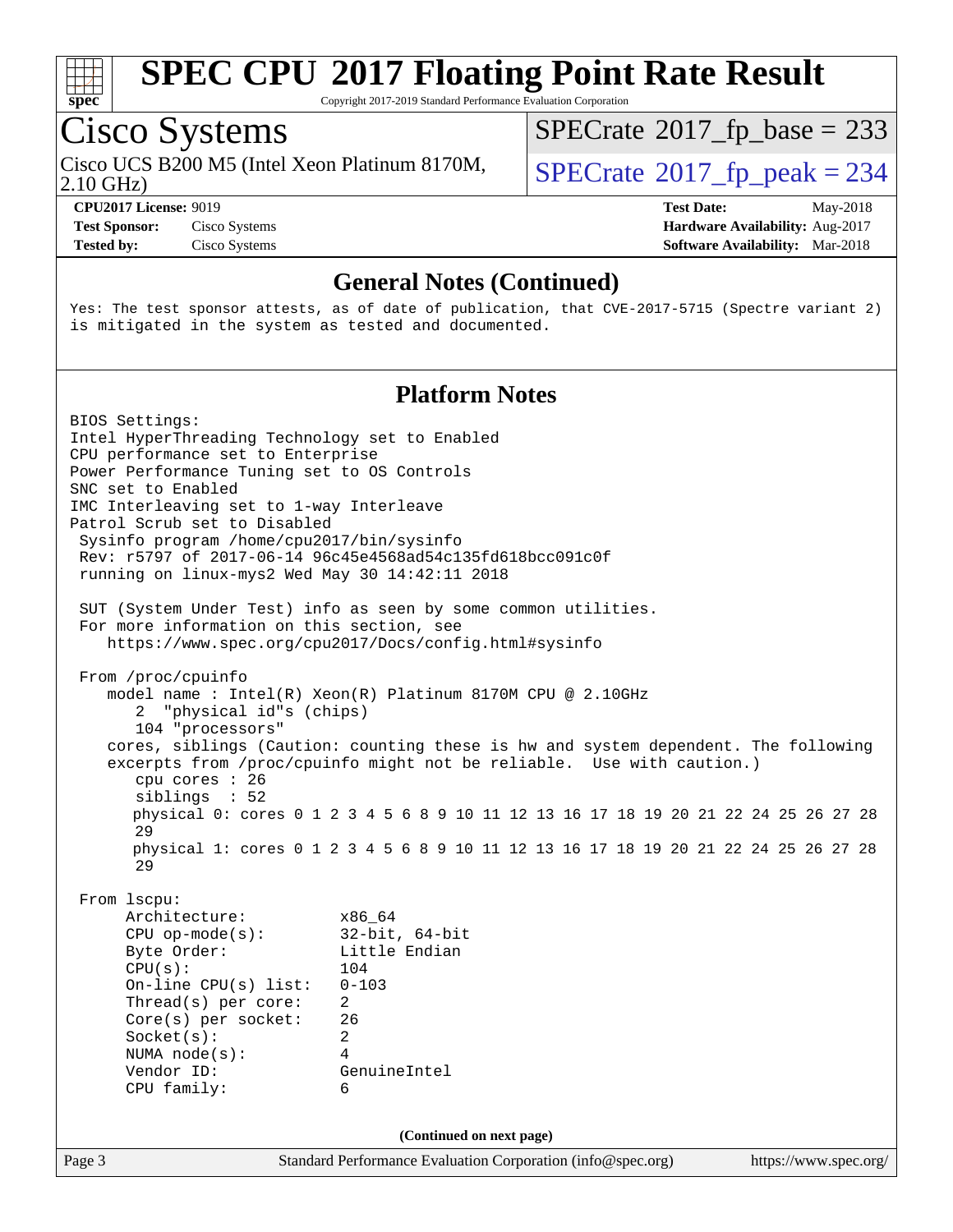

Copyright 2017-2019 Standard Performance Evaluation Corporation

Cisco Systems 2.10 GHz) Cisco UCS B200 M5 (Intel Xeon Platinum 8170M,  $SPECrate@2017_fp\_peak = 234$  $SPECrate@2017_fp\_peak = 234$ 

 $SPECTate$ <sup>®</sup>[2017\\_fp\\_base =](http://www.spec.org/auto/cpu2017/Docs/result-fields.html#SPECrate2017fpbase) 233

**[CPU2017 License:](http://www.spec.org/auto/cpu2017/Docs/result-fields.html#CPU2017License)** 9019 **[Test Date:](http://www.spec.org/auto/cpu2017/Docs/result-fields.html#TestDate)** May-2018 **[Test Sponsor:](http://www.spec.org/auto/cpu2017/Docs/result-fields.html#TestSponsor)** Cisco Systems **[Hardware Availability:](http://www.spec.org/auto/cpu2017/Docs/result-fields.html#HardwareAvailability)** Aug-2017 **[Tested by:](http://www.spec.org/auto/cpu2017/Docs/result-fields.html#Testedby)** Cisco Systems **[Software Availability:](http://www.spec.org/auto/cpu2017/Docs/result-fields.html#SoftwareAvailability)** Mar-2018

### **[Platform Notes \(Continued\)](http://www.spec.org/auto/cpu2017/Docs/result-fields.html#PlatformNotes)**

|                            | 85                                                                                      |
|----------------------------|-----------------------------------------------------------------------------------------|
| Model name:                | $Intel(R) Xeon(R) Platinum 8170M CPU @ 2.10GHz$                                         |
| Stepping:                  | 4                                                                                       |
| CPU MHz:                   | 2800.000                                                                                |
| CPU max MHz:               | 3700.0000                                                                               |
| CPU min MHz:               | 1000.0000                                                                               |
| BogoMIPS:                  | 4200.01                                                                                 |
| Virtualization:            | $VT - x$                                                                                |
| Lld cache:                 | 32K                                                                                     |
| Lli cache:                 | 32K                                                                                     |
| $L2$ cache:                | 1024K                                                                                   |
| L3 cache:                  | 36608K                                                                                  |
| NUMA node0 CPU(s):         | $0-3, 7-9, 13-15, 20-22, 52-55, 59-61, 65-67, 72-74$                                    |
| NUMA $node1$ $CPU(s):$     | $4-6$ , 10-12, 16-19, 23-25, 56-58, 62-64, 68-71, 75-77                                 |
| NUMA $node2$ $CPU(s)$ :    | 26-29, 33-35, 39-41, 46-48, 78-81, 85-87, 91-93, 98-100                                 |
| NUMA node3 CPU(s):         | 30-32, 36-38, 42-45, 49-51, 82-84, 88-90, 94-97, 101-103                                |
| Flags:                     | fpu vme de pse tsc msr pae mce cx8 apic sep mtrr pge mca cmov                           |
|                            | pat pse36 clflush dts acpi mmx fxsr sse sse2 ss ht tm pbe syscall nx pdpelgb rdtscp     |
|                            | lm constant_tsc art arch_perfmon pebs bts rep_good nopl xtopology nonstop_tsc           |
|                            | aperfmperf eagerfpu pni pclmulqdq dtes64 monitor ds_cpl vmx smx est tm2 ssse3 sdbg      |
|                            | fma cx16 xtpr pdcm pcid dca sse4_1 sse4_2 x2apic movbe popcnt tsc_deadline_timer aes    |
|                            | xsave avx f16c rdrand lahf_lm abm 3dnowprefetch ida arat epb invpcid_single pln pts     |
|                            | dtherm hwp hwp_act_window hwp_epp hwp_pkg_req intel_pt spec_ctrl kaiser tpr_shadow      |
|                            | vnmi flexpriority ept vpid fsgsbase tsc_adjust bmil hle avx2 smep bmi2 erms invpcid     |
|                            | rtm cqm mpx avx512f avx512dq rdseed adx smap clflushopt clwb avx512cd avx512bw          |
|                            | avx512vl xsaveopt xsavec xgetbv1 cqm_llc cqm_occup_llc                                  |
|                            |                                                                                         |
| /proc/cpuinfo cache data   |                                                                                         |
| cache size : 36608 KB      |                                                                                         |
|                            |                                                                                         |
|                            | From numactl --hardware WARNING: a numactl 'node' might or might not correspond to a    |
| physical chip.             |                                                                                         |
|                            |                                                                                         |
|                            |                                                                                         |
| $available: 4 nodes (0-3)$ |                                                                                         |
|                            | node 0 cpus: 0 1 2 3 7 8 9 13 14 15 20 21 22 52 53 54 55 59 60 61 65 66 67 72 73 74     |
| node 0 size: 95320 MB      |                                                                                         |
| node 0 free: 81343 MB      |                                                                                         |
|                            | node 1 cpus: 4 5 6 10 11 12 16 17 18 19 23 24 25 56 57 58 62 63 64 68 69 70 71 75 76 77 |
| node 1 size: 96753 MB      |                                                                                         |
| node 1 free: 85781 MB      |                                                                                         |
|                            | node 2 cpus: 26 27 28 29 33 34 35 39 40 41 46 47 48 78 79 80 81 85 86 87 91 92 93 98 99 |
| 100                        |                                                                                         |
| node 2 size: 96753 MB      |                                                                                         |
| node 2 free: 86423 MB      |                                                                                         |
|                            | node 3 cpus: 30 31 32 36 37 38 42 43 44 45 49 50 51 82 83 84 88 89 90 94 95 96 97 101   |
| 102 103                    |                                                                                         |
| node 3 size: 96750 MB      |                                                                                         |
| node 3 free: 85981 MB      |                                                                                         |

**(Continued on next page)**

Page 4 Standard Performance Evaluation Corporation [\(info@spec.org\)](mailto:info@spec.org) <https://www.spec.org/>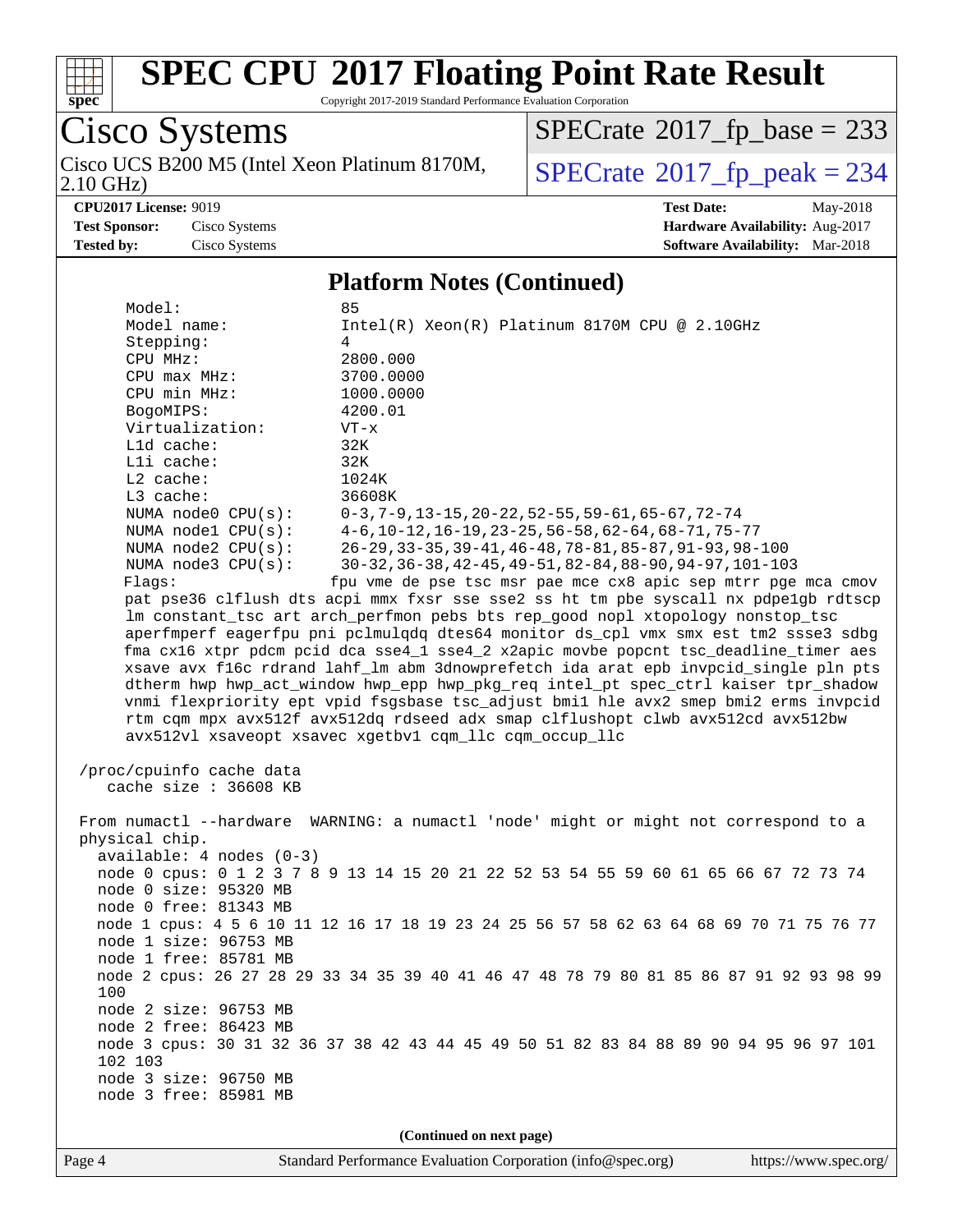

Copyright 2017-2019 Standard Performance Evaluation Corporation

Page 5 Standard Performance Evaluation Corporation [\(info@spec.org\)](mailto:info@spec.org) <https://www.spec.org/> Cisco Systems 2.10 GHz) Cisco UCS B200 M5 (Intel Xeon Platinum 8170M,  $\big|$  [SPECrate](http://www.spec.org/auto/cpu2017/Docs/result-fields.html#SPECrate2017fppeak)®[2017\\_fp\\_peak = 2](http://www.spec.org/auto/cpu2017/Docs/result-fields.html#SPECrate2017fppeak)34  $SPECTate$ <sup>®</sup>[2017\\_fp\\_base =](http://www.spec.org/auto/cpu2017/Docs/result-fields.html#SPECrate2017fpbase) 233 **[CPU2017 License:](http://www.spec.org/auto/cpu2017/Docs/result-fields.html#CPU2017License)** 9019 **[Test Date:](http://www.spec.org/auto/cpu2017/Docs/result-fields.html#TestDate)** May-2018 **[Test Sponsor:](http://www.spec.org/auto/cpu2017/Docs/result-fields.html#TestSponsor)** Cisco Systems **[Hardware Availability:](http://www.spec.org/auto/cpu2017/Docs/result-fields.html#HardwareAvailability)** Aug-2017 **[Tested by:](http://www.spec.org/auto/cpu2017/Docs/result-fields.html#Testedby)** Cisco Systems **[Software Availability:](http://www.spec.org/auto/cpu2017/Docs/result-fields.html#SoftwareAvailability)** Mar-2018 **[Platform Notes \(Continued\)](http://www.spec.org/auto/cpu2017/Docs/result-fields.html#PlatformNotes)** node distances: node 0 1 2 3 0: 10 11 21 21 1: 11 10 21 21 2: 21 21 10 11 3: 21 21 11 10 From /proc/meminfo MemTotal: 394831672 kB HugePages\_Total: 0 Hugepagesize: 2048 kB /usr/bin/lsb\_release -d SUSE Linux Enterprise Server 12 SP2 From /etc/\*release\* /etc/\*version\* SuSE-release: SUSE Linux Enterprise Server 12 (x86\_64) VERSION = 12 PATCHLEVEL = 2 # This file is deprecated and will be removed in a future service pack or release. # Please check /etc/os-release for details about this release. os-release: NAME="SLES" VERSION="12-SP2" VERSION\_ID="12.2" PRETTY\_NAME="SUSE Linux Enterprise Server 12 SP2" ID="sles" ANSI\_COLOR="0;32" CPE\_NAME="cpe:/o:suse:sles:12:sp2" uname -a: Linux linux-mys2 4.4.103-92.56-default #1 SMP Wed Dec 27 16:24:31 UTC 2017 (2fd2155) x86\_64 x86\_64 x86\_64 GNU/Linux run-level 3 May 30 03:56 SPEC is set to: /home/cpu2017 Filesystem Type Size Used Avail Use% Mounted on /dev/sda3 xfs 182G 100G 82G 56% /home Additional information from dmidecode follows. WARNING: Use caution when you interpret this section. The 'dmidecode' program reads system data which is "intended to allow hardware to be accurately determined", but the intent may not be met, as there are frequent changes to hardware, firmware, and the "DMTF SMBIOS" standard. BIOS Cisco Systems, Inc. B200M5.3.2.3c.0.0307181316 03/07/2018 Memory: **(Continued on next page)**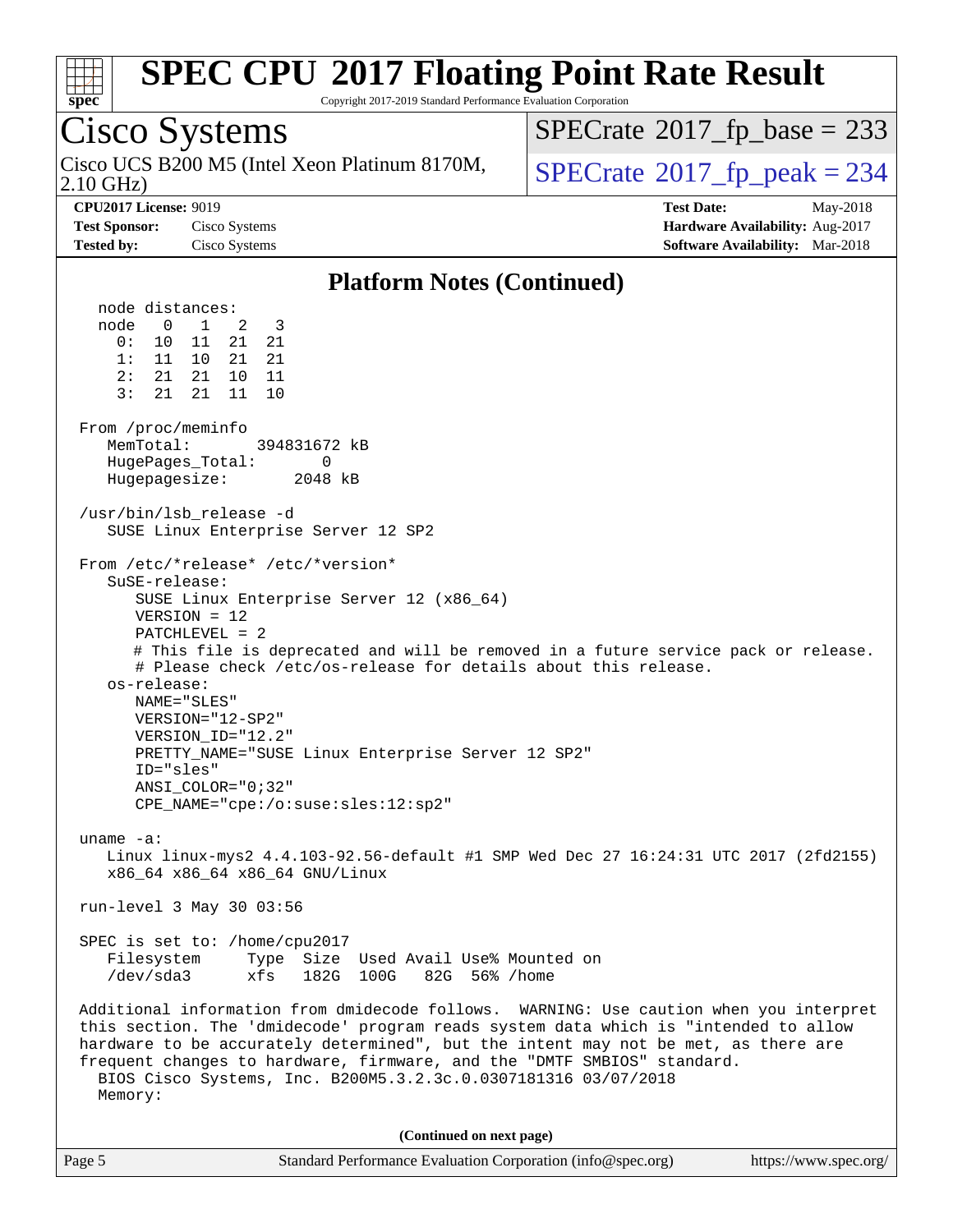

Copyright 2017-2019 Standard Performance Evaluation Corporation

# Cisco Systems

Cisco UCS B200 M5 (Intel Xeon Platinum 8170M,  $SPECrate@2017_fp\_peak = 234$  $SPECrate@2017_fp\_peak = 234$ 

 $SPECTate$ <sup>®</sup>[2017\\_fp\\_base =](http://www.spec.org/auto/cpu2017/Docs/result-fields.html#SPECrate2017fpbase) 233

2.10 GHz)

**[CPU2017 License:](http://www.spec.org/auto/cpu2017/Docs/result-fields.html#CPU2017License)** 9019 **[Test Date:](http://www.spec.org/auto/cpu2017/Docs/result-fields.html#TestDate)** May-2018 **[Test Sponsor:](http://www.spec.org/auto/cpu2017/Docs/result-fields.html#TestSponsor)** Cisco Systems **[Hardware Availability:](http://www.spec.org/auto/cpu2017/Docs/result-fields.html#HardwareAvailability)** Aug-2017 **[Tested by:](http://www.spec.org/auto/cpu2017/Docs/result-fields.html#Testedby)** Cisco Systems **[Software Availability:](http://www.spec.org/auto/cpu2017/Docs/result-fields.html#SoftwareAvailability)** Mar-2018

### **[Platform Notes \(Continued\)](http://www.spec.org/auto/cpu2017/Docs/result-fields.html#PlatformNotes)**

24x 0xCE00 M393A2G40EB2-CTD 16 GB 2 rank 2666

(End of data from sysinfo program)

### **[Compiler Version Notes](http://www.spec.org/auto/cpu2017/Docs/result-fields.html#CompilerVersionNotes)**

| Page 6                                                                                           | Standard Performance Evaluation Corporation (info@spec.org)                    | https://www.spec.org/ |  |  |  |  |
|--------------------------------------------------------------------------------------------------|--------------------------------------------------------------------------------|-----------------------|--|--|--|--|
|                                                                                                  | (Continued on next page)                                                       |                       |  |  |  |  |
| ifort (IFORT) 18.0.2 20180210                                                                    |                                                                                |                       |  |  |  |  |
| Fortran                                                                                          | 503.bwaves_r(base, peak) 549.fotonik3d_r(base, peak)<br>554.roms_r(base, peak) |                       |  |  |  |  |
|                                                                                                  |                                                                                |                       |  |  |  |  |
| ifort (IFORT) 18.0.2 20180210<br>Copyright (C) 1985-2018 Intel Corporation. All rights reserved. |                                                                                |                       |  |  |  |  |
| icc (ICC) 18.0.2 20180210<br>Copyright (C) 1985-2018 Intel Corporation. All rights reserved.     |                                                                                |                       |  |  |  |  |
| icpc (ICC) 18.0.2 20180210                                                                       | Copyright (C) 1985-2018 Intel Corporation. All rights reserved.                |                       |  |  |  |  |
|                                                                                                  | $C++$ , C, Fortran   507.cactuBSSN_r(base, peak)<br>.                          |                       |  |  |  |  |
|                                                                                                  | Copyright (C) 1985-2018 Intel Corporation. All rights reserved.                |                       |  |  |  |  |
| icpc (ICC) 18.0.2 20180210<br>icc (ICC) 18.0.2 20180210                                          | Copyright (C) 1985-2018 Intel Corporation. All rights reserved.                |                       |  |  |  |  |
| $C++$ , $C$                                                                                      | $511.povray_r(base, peak) 526.blender_r(base, peak)$                           |                       |  |  |  |  |
|                                                                                                  |                                                                                |                       |  |  |  |  |
| icpc (ICC) 18.0.2 20180210                                                                       | Copyright (C) 1985-2018 Intel Corporation. All rights reserved.                |                       |  |  |  |  |
| $C++$                                                                                            | 508.namd_r(base, peak) 510.parest_r(base, peak)                                |                       |  |  |  |  |
|                                                                                                  |                                                                                |                       |  |  |  |  |
| icc (ICC) 18.0.2 20180210                                                                        | Copyright (C) 1985-2018 Intel Corporation. All rights reserved.                |                       |  |  |  |  |
| C                                                                                                | 519.1bm_r(base, peak) 538.imagick_r(base, peak)<br>$544.nab_r(base, peak)$     |                       |  |  |  |  |
|                                                                                                  | -----------------------------------                                            |                       |  |  |  |  |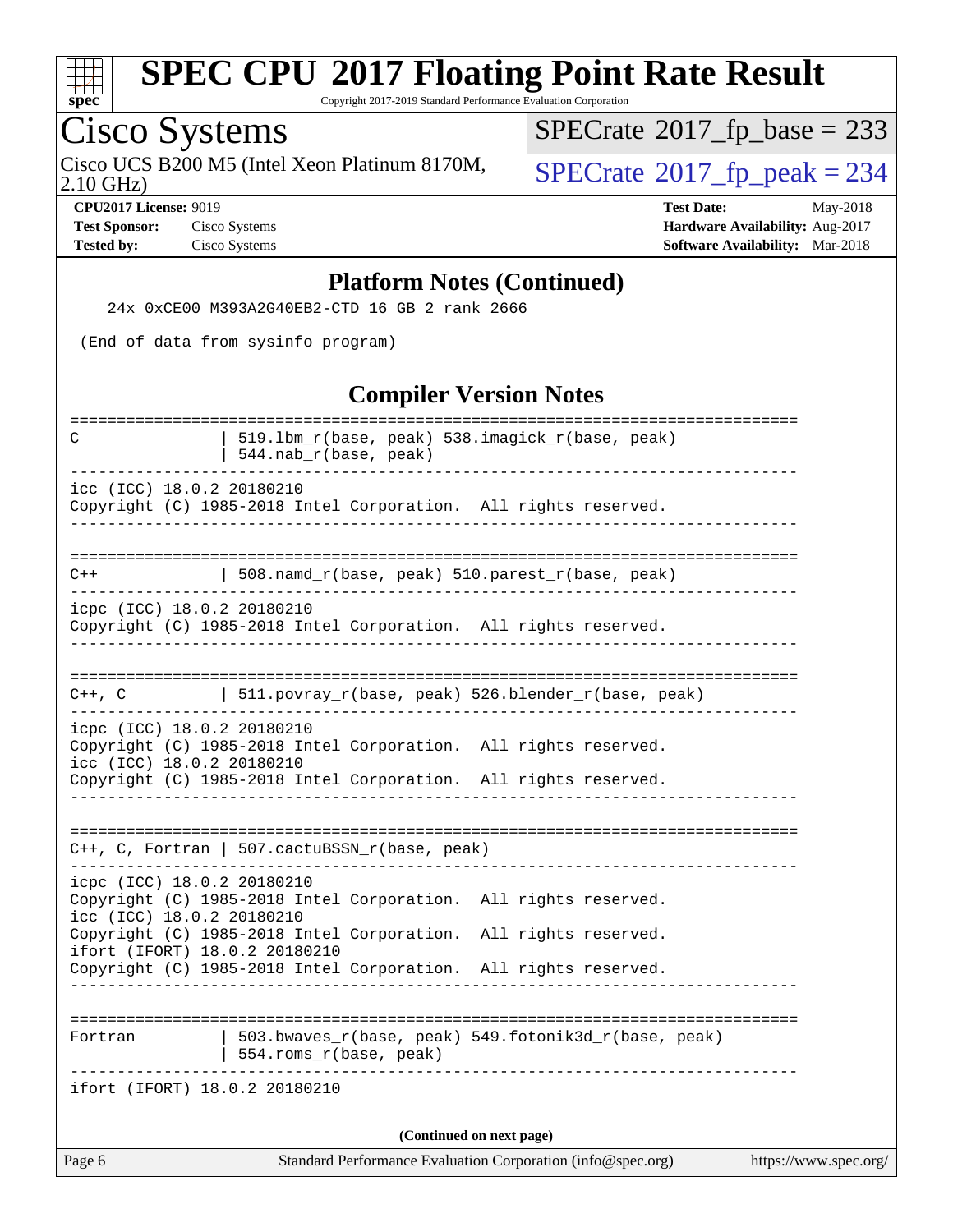

Copyright 2017-2019 Standard Performance Evaluation Corporation

## Cisco Systems

2.10 GHz) Cisco UCS B200 M5 (Intel Xeon Platinum 8170M,  $\big|$  [SPECrate](http://www.spec.org/auto/cpu2017/Docs/result-fields.html#SPECrate2017fppeak)®[2017\\_fp\\_peak = 2](http://www.spec.org/auto/cpu2017/Docs/result-fields.html#SPECrate2017fppeak)34

 $SPECTate$ <sup>®</sup>[2017\\_fp\\_base =](http://www.spec.org/auto/cpu2017/Docs/result-fields.html#SPECrate2017fpbase) 233

**[CPU2017 License:](http://www.spec.org/auto/cpu2017/Docs/result-fields.html#CPU2017License)** 9019 **[Test Date:](http://www.spec.org/auto/cpu2017/Docs/result-fields.html#TestDate)** May-2018 **[Test Sponsor:](http://www.spec.org/auto/cpu2017/Docs/result-fields.html#TestSponsor)** Cisco Systems **[Hardware Availability:](http://www.spec.org/auto/cpu2017/Docs/result-fields.html#HardwareAvailability)** Aug-2017 **[Tested by:](http://www.spec.org/auto/cpu2017/Docs/result-fields.html#Testedby)** Cisco Systems **[Software Availability:](http://www.spec.org/auto/cpu2017/Docs/result-fields.html#SoftwareAvailability)** Mar-2018

### **[Compiler Version Notes \(Continued\)](http://www.spec.org/auto/cpu2017/Docs/result-fields.html#CompilerVersionNotes)**

|  |  | Copyright (C) 1985-2018 Intel Corporation. All rights reserved. |  |  |
|--|--|-----------------------------------------------------------------|--|--|
|  |  |                                                                 |  |  |

| Fortran, C | 521.wrf r(base, peak) 527.cam4 r(base, peak)                                                     |
|------------|--------------------------------------------------------------------------------------------------|
|            | ifort (IFORT) 18.0.2 20180210<br>Copyright (C) 1985-2018 Intel Corporation. All rights reserved. |

#### icc (ICC) 18.0.2 20180210 Copyright (C) 1985-2018 Intel Corporation. All rights reserved.

------------------------------------------------------------------------------

### **[Base Compiler Invocation](http://www.spec.org/auto/cpu2017/Docs/result-fields.html#BaseCompilerInvocation)**

[C benchmarks](http://www.spec.org/auto/cpu2017/Docs/result-fields.html#Cbenchmarks): [icc -m64 -std=c11](http://www.spec.org/cpu2017/results/res2018q2/cpu2017-20180612-06932.flags.html#user_CCbase_intel_icc_64bit_c11_33ee0cdaae7deeeab2a9725423ba97205ce30f63b9926c2519791662299b76a0318f32ddfffdc46587804de3178b4f9328c46fa7c2b0cd779d7a61945c91cd35)

[C++ benchmarks:](http://www.spec.org/auto/cpu2017/Docs/result-fields.html#CXXbenchmarks) [icpc -m64](http://www.spec.org/cpu2017/results/res2018q2/cpu2017-20180612-06932.flags.html#user_CXXbase_intel_icpc_64bit_4ecb2543ae3f1412ef961e0650ca070fec7b7afdcd6ed48761b84423119d1bf6bdf5cad15b44d48e7256388bc77273b966e5eb805aefd121eb22e9299b2ec9d9)

[Fortran benchmarks](http://www.spec.org/auto/cpu2017/Docs/result-fields.html#Fortranbenchmarks): [ifort -m64](http://www.spec.org/cpu2017/results/res2018q2/cpu2017-20180612-06932.flags.html#user_FCbase_intel_ifort_64bit_24f2bb282fbaeffd6157abe4f878425411749daecae9a33200eee2bee2fe76f3b89351d69a8130dd5949958ce389cf37ff59a95e7a40d588e8d3a57e0c3fd751)

[Benchmarks using both Fortran and C](http://www.spec.org/auto/cpu2017/Docs/result-fields.html#BenchmarksusingbothFortranandC): [ifort -m64](http://www.spec.org/cpu2017/results/res2018q2/cpu2017-20180612-06932.flags.html#user_CC_FCbase_intel_ifort_64bit_24f2bb282fbaeffd6157abe4f878425411749daecae9a33200eee2bee2fe76f3b89351d69a8130dd5949958ce389cf37ff59a95e7a40d588e8d3a57e0c3fd751) [icc -m64 -std=c11](http://www.spec.org/cpu2017/results/res2018q2/cpu2017-20180612-06932.flags.html#user_CC_FCbase_intel_icc_64bit_c11_33ee0cdaae7deeeab2a9725423ba97205ce30f63b9926c2519791662299b76a0318f32ddfffdc46587804de3178b4f9328c46fa7c2b0cd779d7a61945c91cd35)

[Benchmarks using both C and C++](http://www.spec.org/auto/cpu2017/Docs/result-fields.html#BenchmarksusingbothCandCXX): [icpc -m64](http://www.spec.org/cpu2017/results/res2018q2/cpu2017-20180612-06932.flags.html#user_CC_CXXbase_intel_icpc_64bit_4ecb2543ae3f1412ef961e0650ca070fec7b7afdcd6ed48761b84423119d1bf6bdf5cad15b44d48e7256388bc77273b966e5eb805aefd121eb22e9299b2ec9d9) [icc -m64 -std=c11](http://www.spec.org/cpu2017/results/res2018q2/cpu2017-20180612-06932.flags.html#user_CC_CXXbase_intel_icc_64bit_c11_33ee0cdaae7deeeab2a9725423ba97205ce30f63b9926c2519791662299b76a0318f32ddfffdc46587804de3178b4f9328c46fa7c2b0cd779d7a61945c91cd35)

[Benchmarks using Fortran, C, and C++:](http://www.spec.org/auto/cpu2017/Docs/result-fields.html#BenchmarksusingFortranCandCXX) [icpc -m64](http://www.spec.org/cpu2017/results/res2018q2/cpu2017-20180612-06932.flags.html#user_CC_CXX_FCbase_intel_icpc_64bit_4ecb2543ae3f1412ef961e0650ca070fec7b7afdcd6ed48761b84423119d1bf6bdf5cad15b44d48e7256388bc77273b966e5eb805aefd121eb22e9299b2ec9d9) [icc -m64 -std=c11](http://www.spec.org/cpu2017/results/res2018q2/cpu2017-20180612-06932.flags.html#user_CC_CXX_FCbase_intel_icc_64bit_c11_33ee0cdaae7deeeab2a9725423ba97205ce30f63b9926c2519791662299b76a0318f32ddfffdc46587804de3178b4f9328c46fa7c2b0cd779d7a61945c91cd35) [ifort -m64](http://www.spec.org/cpu2017/results/res2018q2/cpu2017-20180612-06932.flags.html#user_CC_CXX_FCbase_intel_ifort_64bit_24f2bb282fbaeffd6157abe4f878425411749daecae9a33200eee2bee2fe76f3b89351d69a8130dd5949958ce389cf37ff59a95e7a40d588e8d3a57e0c3fd751)

### **[Base Portability Flags](http://www.spec.org/auto/cpu2017/Docs/result-fields.html#BasePortabilityFlags)**

 503.bwaves\_r: [-DSPEC\\_LP64](http://www.spec.org/cpu2017/results/res2018q2/cpu2017-20180612-06932.flags.html#suite_basePORTABILITY503_bwaves_r_DSPEC_LP64) 507.cactuBSSN\_r: [-DSPEC\\_LP64](http://www.spec.org/cpu2017/results/res2018q2/cpu2017-20180612-06932.flags.html#suite_basePORTABILITY507_cactuBSSN_r_DSPEC_LP64) 508.namd\_r: [-DSPEC\\_LP64](http://www.spec.org/cpu2017/results/res2018q2/cpu2017-20180612-06932.flags.html#suite_basePORTABILITY508_namd_r_DSPEC_LP64) 510.parest\_r: [-DSPEC\\_LP64](http://www.spec.org/cpu2017/results/res2018q2/cpu2017-20180612-06932.flags.html#suite_basePORTABILITY510_parest_r_DSPEC_LP64) 511.povray\_r: [-DSPEC\\_LP64](http://www.spec.org/cpu2017/results/res2018q2/cpu2017-20180612-06932.flags.html#suite_basePORTABILITY511_povray_r_DSPEC_LP64) 519.lbm\_r: [-DSPEC\\_LP64](http://www.spec.org/cpu2017/results/res2018q2/cpu2017-20180612-06932.flags.html#suite_basePORTABILITY519_lbm_r_DSPEC_LP64) 521.wrf\_r: [-DSPEC\\_LP64](http://www.spec.org/cpu2017/results/res2018q2/cpu2017-20180612-06932.flags.html#suite_basePORTABILITY521_wrf_r_DSPEC_LP64) [-DSPEC\\_CASE\\_FLAG](http://www.spec.org/cpu2017/results/res2018q2/cpu2017-20180612-06932.flags.html#b521.wrf_r_baseCPORTABILITY_DSPEC_CASE_FLAG) [-convert big\\_endian](http://www.spec.org/cpu2017/results/res2018q2/cpu2017-20180612-06932.flags.html#user_baseFPORTABILITY521_wrf_r_convert_big_endian_c3194028bc08c63ac5d04de18c48ce6d347e4e562e8892b8bdbdc0214820426deb8554edfa529a3fb25a586e65a3d812c835984020483e7e73212c4d31a38223) 526.blender\_r: [-DSPEC\\_LP64](http://www.spec.org/cpu2017/results/res2018q2/cpu2017-20180612-06932.flags.html#suite_basePORTABILITY526_blender_r_DSPEC_LP64) [-DSPEC\\_LINUX](http://www.spec.org/cpu2017/results/res2018q2/cpu2017-20180612-06932.flags.html#b526.blender_r_baseCPORTABILITY_DSPEC_LINUX) [-funsigned-char](http://www.spec.org/cpu2017/results/res2018q2/cpu2017-20180612-06932.flags.html#user_baseCPORTABILITY526_blender_r_force_uchar_40c60f00ab013830e2dd6774aeded3ff59883ba5a1fc5fc14077f794d777847726e2a5858cbc7672e36e1b067e7e5c1d9a74f7176df07886a243d7cc18edfe67) 527.cam4\_r: [-DSPEC\\_LP64](http://www.spec.org/cpu2017/results/res2018q2/cpu2017-20180612-06932.flags.html#suite_basePORTABILITY527_cam4_r_DSPEC_LP64) [-DSPEC\\_CASE\\_FLAG](http://www.spec.org/cpu2017/results/res2018q2/cpu2017-20180612-06932.flags.html#b527.cam4_r_baseCPORTABILITY_DSPEC_CASE_FLAG)

**(Continued on next page)**

Page 7 Standard Performance Evaluation Corporation [\(info@spec.org\)](mailto:info@spec.org) <https://www.spec.org/>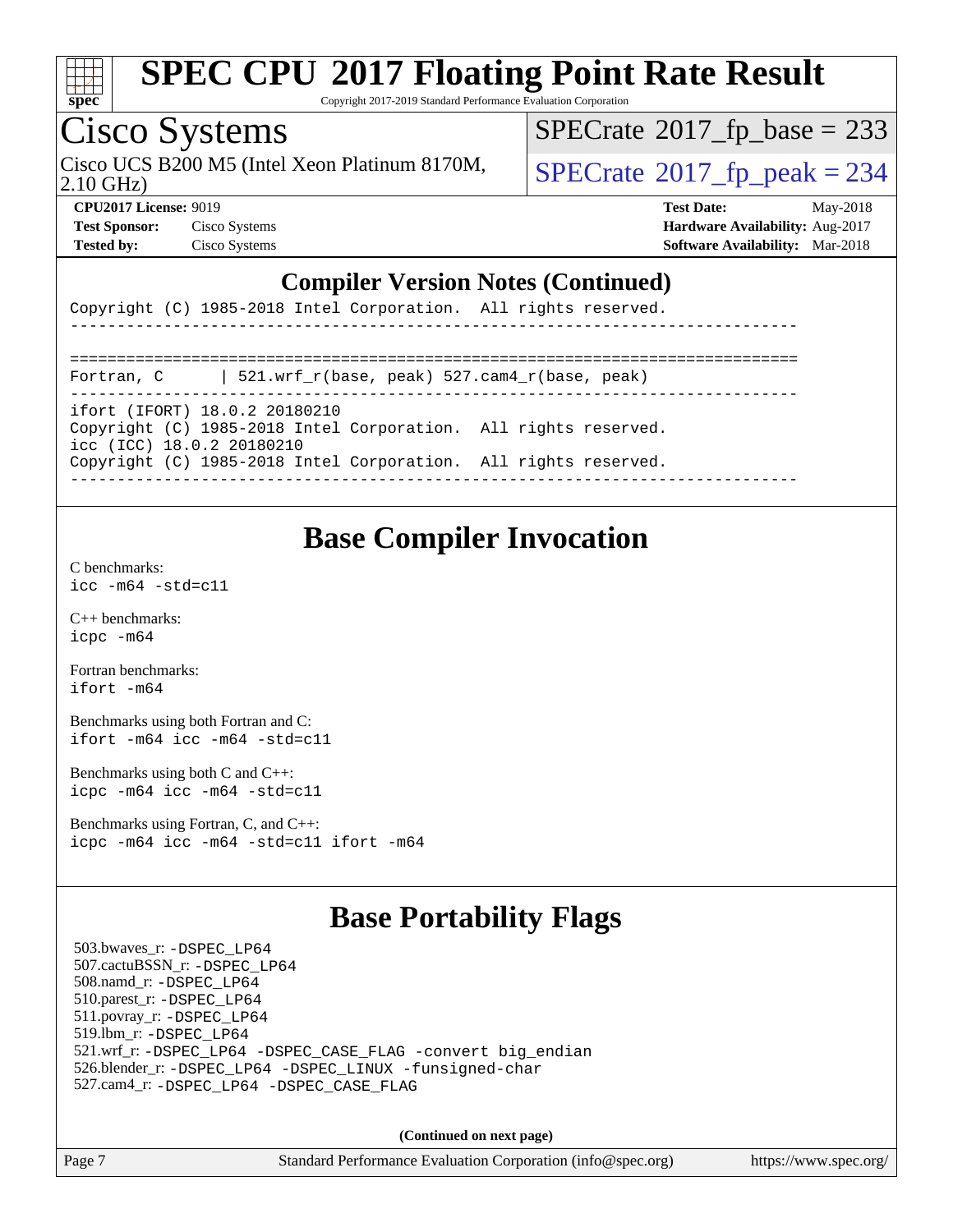

Copyright 2017-2019 Standard Performance Evaluation Corporation

# Cisco Systems

Cisco UCS B200 M5 (Intel Xeon Platinum 8170M,  $\big|$  [SPECrate](http://www.spec.org/auto/cpu2017/Docs/result-fields.html#SPECrate2017fppeak)®[2017\\_fp\\_peak = 2](http://www.spec.org/auto/cpu2017/Docs/result-fields.html#SPECrate2017fppeak)34

 $SPECTate$ <sup>®</sup>[2017\\_fp\\_base =](http://www.spec.org/auto/cpu2017/Docs/result-fields.html#SPECrate2017fpbase) 233

2.10 GHz)

**[CPU2017 License:](http://www.spec.org/auto/cpu2017/Docs/result-fields.html#CPU2017License)** 9019 **[Test Date:](http://www.spec.org/auto/cpu2017/Docs/result-fields.html#TestDate)** May-2018 **[Test Sponsor:](http://www.spec.org/auto/cpu2017/Docs/result-fields.html#TestSponsor)** Cisco Systems **Cisco Systems [Hardware Availability:](http://www.spec.org/auto/cpu2017/Docs/result-fields.html#HardwareAvailability)** Aug-2017 **[Tested by:](http://www.spec.org/auto/cpu2017/Docs/result-fields.html#Testedby)** Cisco Systems **[Software Availability:](http://www.spec.org/auto/cpu2017/Docs/result-fields.html#SoftwareAvailability)** Mar-2018

## **[Base Portability Flags \(Continued\)](http://www.spec.org/auto/cpu2017/Docs/result-fields.html#BasePortabilityFlags)**

 538.imagick\_r: [-DSPEC\\_LP64](http://www.spec.org/cpu2017/results/res2018q2/cpu2017-20180612-06932.flags.html#suite_basePORTABILITY538_imagick_r_DSPEC_LP64) 544.nab\_r: [-DSPEC\\_LP64](http://www.spec.org/cpu2017/results/res2018q2/cpu2017-20180612-06932.flags.html#suite_basePORTABILITY544_nab_r_DSPEC_LP64) 549.fotonik3d\_r: [-DSPEC\\_LP64](http://www.spec.org/cpu2017/results/res2018q2/cpu2017-20180612-06932.flags.html#suite_basePORTABILITY549_fotonik3d_r_DSPEC_LP64) 554.roms\_r: [-DSPEC\\_LP64](http://www.spec.org/cpu2017/results/res2018q2/cpu2017-20180612-06932.flags.html#suite_basePORTABILITY554_roms_r_DSPEC_LP64)

### **[Base Optimization Flags](http://www.spec.org/auto/cpu2017/Docs/result-fields.html#BaseOptimizationFlags)**

[C benchmarks](http://www.spec.org/auto/cpu2017/Docs/result-fields.html#Cbenchmarks):

[-xCORE-AVX2](http://www.spec.org/cpu2017/results/res2018q2/cpu2017-20180612-06932.flags.html#user_CCbase_f-xCORE-AVX2) [-ipo](http://www.spec.org/cpu2017/results/res2018q2/cpu2017-20180612-06932.flags.html#user_CCbase_f-ipo) [-O3](http://www.spec.org/cpu2017/results/res2018q2/cpu2017-20180612-06932.flags.html#user_CCbase_f-O3) [-no-prec-div](http://www.spec.org/cpu2017/results/res2018q2/cpu2017-20180612-06932.flags.html#user_CCbase_f-no-prec-div) [-qopt-prefetch](http://www.spec.org/cpu2017/results/res2018q2/cpu2017-20180612-06932.flags.html#user_CCbase_f-qopt-prefetch) [-ffinite-math-only](http://www.spec.org/cpu2017/results/res2018q2/cpu2017-20180612-06932.flags.html#user_CCbase_f_finite_math_only_cb91587bd2077682c4b38af759c288ed7c732db004271a9512da14a4f8007909a5f1427ecbf1a0fb78ff2a814402c6114ac565ca162485bbcae155b5e4258871) [-qopt-mem-layout-trans=3](http://www.spec.org/cpu2017/results/res2018q2/cpu2017-20180612-06932.flags.html#user_CCbase_f-qopt-mem-layout-trans_de80db37974c74b1f0e20d883f0b675c88c3b01e9d123adea9b28688d64333345fb62bc4a798493513fdb68f60282f9a726aa07f478b2f7113531aecce732043)

#### [C++ benchmarks:](http://www.spec.org/auto/cpu2017/Docs/result-fields.html#CXXbenchmarks)

```
-xCORE-AVX2 -ipo -O3 -no-prec-div -qopt-prefetch -ffinite-math-only
-qopt-mem-layout-trans=3
```
[Fortran benchmarks](http://www.spec.org/auto/cpu2017/Docs/result-fields.html#Fortranbenchmarks):

[-xCORE-AVX2](http://www.spec.org/cpu2017/results/res2018q2/cpu2017-20180612-06932.flags.html#user_FCbase_f-xCORE-AVX2) [-ipo](http://www.spec.org/cpu2017/results/res2018q2/cpu2017-20180612-06932.flags.html#user_FCbase_f-ipo) [-O3](http://www.spec.org/cpu2017/results/res2018q2/cpu2017-20180612-06932.flags.html#user_FCbase_f-O3) [-no-prec-div](http://www.spec.org/cpu2017/results/res2018q2/cpu2017-20180612-06932.flags.html#user_FCbase_f-no-prec-div) [-qopt-prefetch](http://www.spec.org/cpu2017/results/res2018q2/cpu2017-20180612-06932.flags.html#user_FCbase_f-qopt-prefetch) [-ffinite-math-only](http://www.spec.org/cpu2017/results/res2018q2/cpu2017-20180612-06932.flags.html#user_FCbase_f_finite_math_only_cb91587bd2077682c4b38af759c288ed7c732db004271a9512da14a4f8007909a5f1427ecbf1a0fb78ff2a814402c6114ac565ca162485bbcae155b5e4258871) [-qopt-mem-layout-trans=3](http://www.spec.org/cpu2017/results/res2018q2/cpu2017-20180612-06932.flags.html#user_FCbase_f-qopt-mem-layout-trans_de80db37974c74b1f0e20d883f0b675c88c3b01e9d123adea9b28688d64333345fb62bc4a798493513fdb68f60282f9a726aa07f478b2f7113531aecce732043) [-nostandard-realloc-lhs](http://www.spec.org/cpu2017/results/res2018q2/cpu2017-20180612-06932.flags.html#user_FCbase_f_2003_std_realloc_82b4557e90729c0f113870c07e44d33d6f5a304b4f63d4c15d2d0f1fab99f5daaed73bdb9275d9ae411527f28b936061aa8b9c8f2d63842963b95c9dd6426b8a) [-align array32byte](http://www.spec.org/cpu2017/results/res2018q2/cpu2017-20180612-06932.flags.html#user_FCbase_align_array32byte_b982fe038af199962ba9a80c053b8342c548c85b40b8e86eb3cc33dee0d7986a4af373ac2d51c3f7cf710a18d62fdce2948f201cd044323541f22fc0fffc51b6)

[Benchmarks using both Fortran and C](http://www.spec.org/auto/cpu2017/Docs/result-fields.html#BenchmarksusingbothFortranandC):

[-xCORE-AVX2](http://www.spec.org/cpu2017/results/res2018q2/cpu2017-20180612-06932.flags.html#user_CC_FCbase_f-xCORE-AVX2) [-ipo](http://www.spec.org/cpu2017/results/res2018q2/cpu2017-20180612-06932.flags.html#user_CC_FCbase_f-ipo) [-O3](http://www.spec.org/cpu2017/results/res2018q2/cpu2017-20180612-06932.flags.html#user_CC_FCbase_f-O3) [-no-prec-div](http://www.spec.org/cpu2017/results/res2018q2/cpu2017-20180612-06932.flags.html#user_CC_FCbase_f-no-prec-div) [-qopt-prefetch](http://www.spec.org/cpu2017/results/res2018q2/cpu2017-20180612-06932.flags.html#user_CC_FCbase_f-qopt-prefetch) [-ffinite-math-only](http://www.spec.org/cpu2017/results/res2018q2/cpu2017-20180612-06932.flags.html#user_CC_FCbase_f_finite_math_only_cb91587bd2077682c4b38af759c288ed7c732db004271a9512da14a4f8007909a5f1427ecbf1a0fb78ff2a814402c6114ac565ca162485bbcae155b5e4258871) [-qopt-mem-layout-trans=3](http://www.spec.org/cpu2017/results/res2018q2/cpu2017-20180612-06932.flags.html#user_CC_FCbase_f-qopt-mem-layout-trans_de80db37974c74b1f0e20d883f0b675c88c3b01e9d123adea9b28688d64333345fb62bc4a798493513fdb68f60282f9a726aa07f478b2f7113531aecce732043) [-nostandard-realloc-lhs](http://www.spec.org/cpu2017/results/res2018q2/cpu2017-20180612-06932.flags.html#user_CC_FCbase_f_2003_std_realloc_82b4557e90729c0f113870c07e44d33d6f5a304b4f63d4c15d2d0f1fab99f5daaed73bdb9275d9ae411527f28b936061aa8b9c8f2d63842963b95c9dd6426b8a) [-align array32byte](http://www.spec.org/cpu2017/results/res2018q2/cpu2017-20180612-06932.flags.html#user_CC_FCbase_align_array32byte_b982fe038af199962ba9a80c053b8342c548c85b40b8e86eb3cc33dee0d7986a4af373ac2d51c3f7cf710a18d62fdce2948f201cd044323541f22fc0fffc51b6)

[Benchmarks using both C and C++](http://www.spec.org/auto/cpu2017/Docs/result-fields.html#BenchmarksusingbothCandCXX): [-xCORE-AVX2](http://www.spec.org/cpu2017/results/res2018q2/cpu2017-20180612-06932.flags.html#user_CC_CXXbase_f-xCORE-AVX2) [-ipo](http://www.spec.org/cpu2017/results/res2018q2/cpu2017-20180612-06932.flags.html#user_CC_CXXbase_f-ipo) [-O3](http://www.spec.org/cpu2017/results/res2018q2/cpu2017-20180612-06932.flags.html#user_CC_CXXbase_f-O3) [-no-prec-div](http://www.spec.org/cpu2017/results/res2018q2/cpu2017-20180612-06932.flags.html#user_CC_CXXbase_f-no-prec-div) [-qopt-prefetch](http://www.spec.org/cpu2017/results/res2018q2/cpu2017-20180612-06932.flags.html#user_CC_CXXbase_f-qopt-prefetch) [-ffinite-math-only](http://www.spec.org/cpu2017/results/res2018q2/cpu2017-20180612-06932.flags.html#user_CC_CXXbase_f_finite_math_only_cb91587bd2077682c4b38af759c288ed7c732db004271a9512da14a4f8007909a5f1427ecbf1a0fb78ff2a814402c6114ac565ca162485bbcae155b5e4258871) [-qopt-mem-layout-trans=3](http://www.spec.org/cpu2017/results/res2018q2/cpu2017-20180612-06932.flags.html#user_CC_CXXbase_f-qopt-mem-layout-trans_de80db37974c74b1f0e20d883f0b675c88c3b01e9d123adea9b28688d64333345fb62bc4a798493513fdb68f60282f9a726aa07f478b2f7113531aecce732043)

```
Benchmarks using Fortran, C, and C++: 
-xCORE-AVX2 -ipo -O3 -no-prec-div -qopt-prefetch -ffinite-math-only
-qopt-mem-layout-trans=3 -nostandard-realloc-lhs -align array32byte
```
## **[Peak Compiler Invocation](http://www.spec.org/auto/cpu2017/Docs/result-fields.html#PeakCompilerInvocation)**

[C benchmarks](http://www.spec.org/auto/cpu2017/Docs/result-fields.html#Cbenchmarks): [icc -m64 -std=c11](http://www.spec.org/cpu2017/results/res2018q2/cpu2017-20180612-06932.flags.html#user_CCpeak_intel_icc_64bit_c11_33ee0cdaae7deeeab2a9725423ba97205ce30f63b9926c2519791662299b76a0318f32ddfffdc46587804de3178b4f9328c46fa7c2b0cd779d7a61945c91cd35)

[C++ benchmarks:](http://www.spec.org/auto/cpu2017/Docs/result-fields.html#CXXbenchmarks) [icpc -m64](http://www.spec.org/cpu2017/results/res2018q2/cpu2017-20180612-06932.flags.html#user_CXXpeak_intel_icpc_64bit_4ecb2543ae3f1412ef961e0650ca070fec7b7afdcd6ed48761b84423119d1bf6bdf5cad15b44d48e7256388bc77273b966e5eb805aefd121eb22e9299b2ec9d9)

[Fortran benchmarks](http://www.spec.org/auto/cpu2017/Docs/result-fields.html#Fortranbenchmarks): [ifort -m64](http://www.spec.org/cpu2017/results/res2018q2/cpu2017-20180612-06932.flags.html#user_FCpeak_intel_ifort_64bit_24f2bb282fbaeffd6157abe4f878425411749daecae9a33200eee2bee2fe76f3b89351d69a8130dd5949958ce389cf37ff59a95e7a40d588e8d3a57e0c3fd751)

**(Continued on next page)**

Page 8 Standard Performance Evaluation Corporation [\(info@spec.org\)](mailto:info@spec.org) <https://www.spec.org/>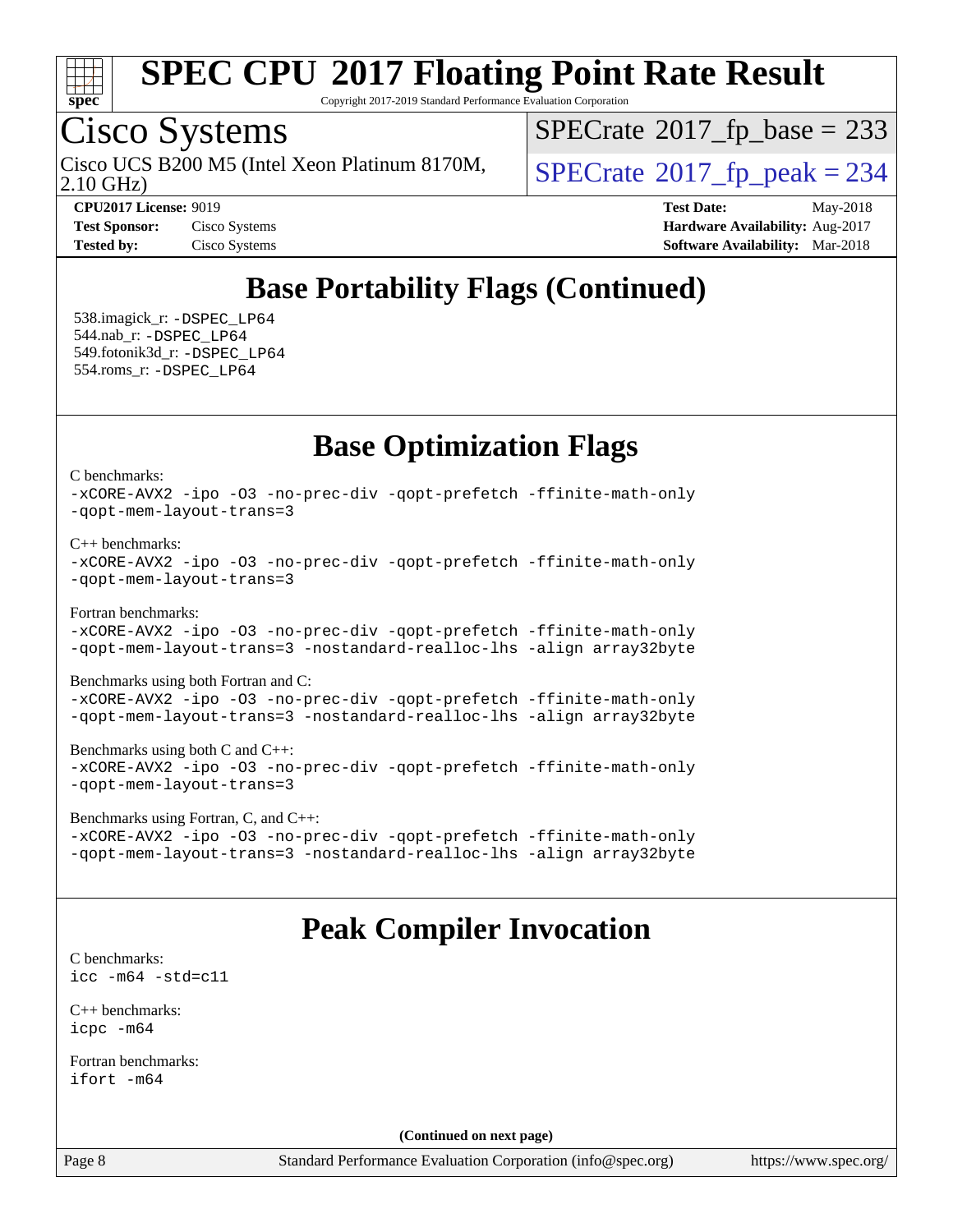

Copyright 2017-2019 Standard Performance Evaluation Corporation

## Cisco Systems

Cisco UCS B200 M5 (Intel Xeon Platinum 8170M,  $\big|$  [SPECrate](http://www.spec.org/auto/cpu2017/Docs/result-fields.html#SPECrate2017fppeak)®[2017\\_fp\\_peak = 2](http://www.spec.org/auto/cpu2017/Docs/result-fields.html#SPECrate2017fppeak)34

 $SPECTate$ <sup>®</sup>[2017\\_fp\\_base =](http://www.spec.org/auto/cpu2017/Docs/result-fields.html#SPECrate2017fpbase) 233

2.10 GHz)

**[Tested by:](http://www.spec.org/auto/cpu2017/Docs/result-fields.html#Testedby)** Cisco Systems **[Software Availability:](http://www.spec.org/auto/cpu2017/Docs/result-fields.html#SoftwareAvailability)** Mar-2018

**[CPU2017 License:](http://www.spec.org/auto/cpu2017/Docs/result-fields.html#CPU2017License)** 9019 **[Test Date:](http://www.spec.org/auto/cpu2017/Docs/result-fields.html#TestDate)** May-2018 **[Test Sponsor:](http://www.spec.org/auto/cpu2017/Docs/result-fields.html#TestSponsor)** Cisco Systems **Cisco Systems [Hardware Availability:](http://www.spec.org/auto/cpu2017/Docs/result-fields.html#HardwareAvailability)** Aug-2017

## **[Peak Compiler Invocation \(Continued\)](http://www.spec.org/auto/cpu2017/Docs/result-fields.html#PeakCompilerInvocation)**

[Benchmarks using both Fortran and C](http://www.spec.org/auto/cpu2017/Docs/result-fields.html#BenchmarksusingbothFortranandC): [ifort -m64](http://www.spec.org/cpu2017/results/res2018q2/cpu2017-20180612-06932.flags.html#user_CC_FCpeak_intel_ifort_64bit_24f2bb282fbaeffd6157abe4f878425411749daecae9a33200eee2bee2fe76f3b89351d69a8130dd5949958ce389cf37ff59a95e7a40d588e8d3a57e0c3fd751) [icc -m64 -std=c11](http://www.spec.org/cpu2017/results/res2018q2/cpu2017-20180612-06932.flags.html#user_CC_FCpeak_intel_icc_64bit_c11_33ee0cdaae7deeeab2a9725423ba97205ce30f63b9926c2519791662299b76a0318f32ddfffdc46587804de3178b4f9328c46fa7c2b0cd779d7a61945c91cd35)

[Benchmarks using both C and C++](http://www.spec.org/auto/cpu2017/Docs/result-fields.html#BenchmarksusingbothCandCXX): [icpc -m64](http://www.spec.org/cpu2017/results/res2018q2/cpu2017-20180612-06932.flags.html#user_CC_CXXpeak_intel_icpc_64bit_4ecb2543ae3f1412ef961e0650ca070fec7b7afdcd6ed48761b84423119d1bf6bdf5cad15b44d48e7256388bc77273b966e5eb805aefd121eb22e9299b2ec9d9) [icc -m64 -std=c11](http://www.spec.org/cpu2017/results/res2018q2/cpu2017-20180612-06932.flags.html#user_CC_CXXpeak_intel_icc_64bit_c11_33ee0cdaae7deeeab2a9725423ba97205ce30f63b9926c2519791662299b76a0318f32ddfffdc46587804de3178b4f9328c46fa7c2b0cd779d7a61945c91cd35)

[Benchmarks using Fortran, C, and C++:](http://www.spec.org/auto/cpu2017/Docs/result-fields.html#BenchmarksusingFortranCandCXX) [icpc -m64](http://www.spec.org/cpu2017/results/res2018q2/cpu2017-20180612-06932.flags.html#user_CC_CXX_FCpeak_intel_icpc_64bit_4ecb2543ae3f1412ef961e0650ca070fec7b7afdcd6ed48761b84423119d1bf6bdf5cad15b44d48e7256388bc77273b966e5eb805aefd121eb22e9299b2ec9d9) [icc -m64 -std=c11](http://www.spec.org/cpu2017/results/res2018q2/cpu2017-20180612-06932.flags.html#user_CC_CXX_FCpeak_intel_icc_64bit_c11_33ee0cdaae7deeeab2a9725423ba97205ce30f63b9926c2519791662299b76a0318f32ddfffdc46587804de3178b4f9328c46fa7c2b0cd779d7a61945c91cd35) [ifort -m64](http://www.spec.org/cpu2017/results/res2018q2/cpu2017-20180612-06932.flags.html#user_CC_CXX_FCpeak_intel_ifort_64bit_24f2bb282fbaeffd6157abe4f878425411749daecae9a33200eee2bee2fe76f3b89351d69a8130dd5949958ce389cf37ff59a95e7a40d588e8d3a57e0c3fd751)

### **[Peak Portability Flags](http://www.spec.org/auto/cpu2017/Docs/result-fields.html#PeakPortabilityFlags)**

Same as Base Portability Flags

## **[Peak Optimization Flags](http://www.spec.org/auto/cpu2017/Docs/result-fields.html#PeakOptimizationFlags)**

[C benchmarks](http://www.spec.org/auto/cpu2017/Docs/result-fields.html#Cbenchmarks):

```
 519.lbm_r: -prof-gen(pass 1) -prof-use(pass 2) -ipo -xCORE-AVX2 -O3
-no-prec-div -qopt-prefetch -ffinite-math-only
-qopt-mem-layout-trans=3
 538.imagick_r: -xCORE-AVX2 -ipo -O3 -no-prec-div -qopt-prefetch
-ffinite-math-only -qopt-mem-layout-trans=3
 544.nab_r: Same as 519.lbm_r
C++ benchmarks: 
-prof-gen(pass 1) -prof-use(pass 2) -ipo -xCORE-AVX2 -O3
-no-prec-div -qopt-prefetch -ffinite-math-only
-qopt-mem-layout-trans=3
Fortran benchmarks: 
 503.bwaves_r: -xCORE-AVX2 -ipo -O3 -no-prec-div -qopt-prefetch
-ffinite-math-only -qopt-mem-layout-trans=3
-nostandard-realloc-lhs -align array32byte
 549.fotonik3d_r: Same as 503.bwaves_r
 554.roms_r: -prof-gen(pass 1) -prof-use(pass 2) -ipo -xCORE-AVX2 -O3
-no-prec-div -qopt-prefetch -ffinite-math-only
-qopt-mem-layout-trans=3 -nostandard-realloc-lhs
                                      (Continued on next page)
```